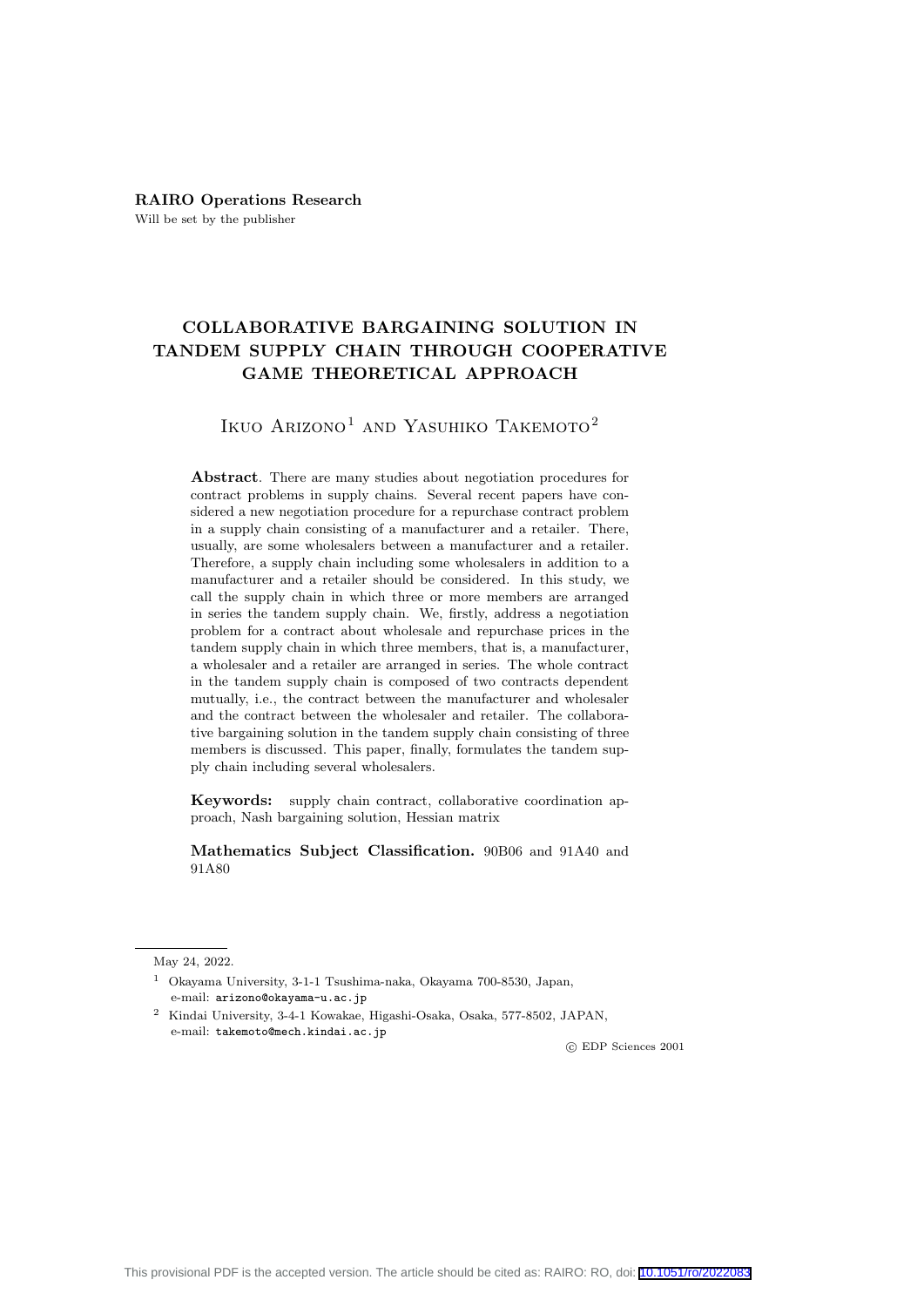#### 1. INTRODUCTION

Recent decision making problems in supply chain management have involved various conditions, circumstances and objectives. Therefore, there are many studies on supply chain management from various perspectives [2, 3, 5, 6, 12, 13, 17, 19, 20,23,24]. Design problems of supply chain contracts, in particular, are recognized as one of manifold problems in the supply chain management

In some supply chain contracts, the repurchase contract that a manufacturer repurchases unsold products of a retailer is especially well known as a useful strategy [9,22]. The repurchase contract can be interpreted as a procedure that a manufacturer and a retailer share financial risks associated with unsold products [3]. The sharing of risks can promotes an increase in the supply of products and can lead to an increased total profit of the supply chain. Simultaneously, the manufacturer and retailer in the supply chain can expect to increase the respective profits by the increased total profit of the supply chain. Hence, the repurchase contract has been investigated by many researchers such as Hafezalkotob and Makui [5] and Wu [23].

On the other hand, Takemoto and Arizono [18] have introduced the concept of a collaborative negotiation procedure between a manufacturer and a retailer as a key concept to resolve a design problem of a contract in a supply chain consisting of two members. In recent years, Tsurui et al. [21] have revalidated the effectiveness of the collaborative negotiation procedure introduced by Takemoto and Arizono [18]. Note that these previous studies [18, 21] have dealt with the contract problem in the supply chains composed of a manufacturer and a retailer or retailers.

In actual commerce, it is common that there are some wholesalers dealing products between a manufacturer and a retailer. In such a case, a negotiation procedure for a contract problem in the supply chain model consisting of the manufacturer, wholesalers and retailer has to be considered. We consider a negotiation problem in such a supply chain that are composed of a manufacturer, a wholesaler (or wholesalers) and a retailer. The supply chain consisting of three or more members arranged serially is called the tandem supply chain in this study. We, firstly, consider a contract problem in a supply chain composed of three supply chain members of a manufacturer, a wholesaler and a retailer as an expanded problem of the collaborative negotiation problem studied by Takemoto and Arizono [18] and Tsurui et al. [21]. The contract problem in the tandem supply chain is composed of two contracts between the manufacturer and wholesaler and between the wholesaler and retailer, where those contracts are dependent mutually. Therefore, we have to derive the whole collaborative bargaining solution in the tandem supply chain by considering the mutual-interdependence of the collective bargaining solutions of each of the two contracts. Based on the whole collaborative bargaining solution in the tandem supply chain composed of three members, logistic operation managers in the tandem supply chain can decide the adequate wholesale prices and repurchase prices. Note that the above result in this study benefits as an expansion of the results of previous studies [18, 21].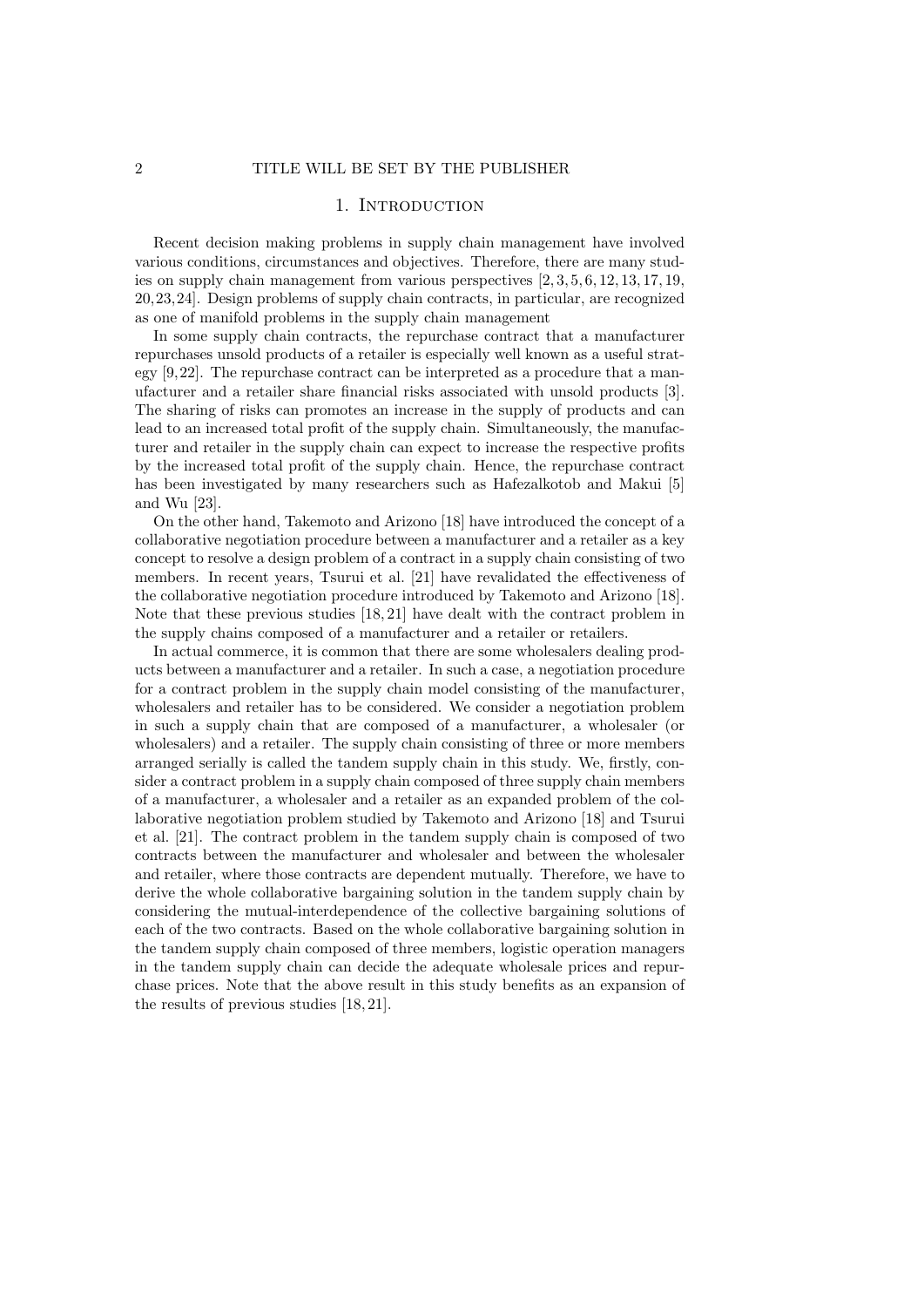On one hand, the contract problem in a tandem supply chain consisting of the three members is intrinsically one issue that two mutual-dependent contract problems mentioned above are combined. Accordingly, we have interest also in the procedure of solving this issue as one problem, not in the way of solving it as the problem combining two mutual-dependent contract problems. Hence, instead of obtaining the solution through combining two contract problems between the manufacturer and wholesaler and between the wholesaler and retailer, we attempt to provide the procedure for obtaining the same solution for the contract problem in the tandem supply chain through solving this issue as one problem. In consequence, the whole collaborative bargaining solution in the tandem supply chain consisting of three or more members is derived uniquely.

#### 2. Model Setting of Tandem Supply Chain Consisting of THREE MEMBERS

In this section, to describe the tandem supply chain model, the respective profit functions  $\pi^M$ ,  $\pi^W$  and  $\pi^R$  for the manufacturer, wholesaler and retailer are defined. The symbols and notations for describing the model are shown as follows:

*p***:** retail price,

 $k_{w}^{MW}$ : wholesale price rate between manufacturer and wholesaler,

 $k_{w}^{WR}$  wholesale price rate between wholesaler and retailer,

 $k_{r}^{MW}$ : repurchase price rate between manufacturer and wholesaler,

 $k_r^{WR}$ : repurchase price rate between wholesaler and retailer,

 $k_a$ **:** administration cost rate in retailer,

*kc***:** original cost rate in manufacturer,

 $k_d$ **:** disposal cost rate in manufacturer,

*q***:** trading quantity,

*x***:** quantity of demand,

 $f(x)$ : probability density function of *x*,

 $\pi^M$ **:** expected profit function of manufacturer,

 $\pi^{W}$ **:** expected profit function of wholesaler,

*π <sup>R</sup>***:** expected profit function of retailer,

*π T* **:** total expected profit function in tandem supply chain.

Note that wholesale prices, repurchase prices, original cost, disposal cost and administration cost are given as  $k_w^{MW}p$  and  $k_w^{WR}p$ ,  $k_r^{MW}p$  and  $k_r^{WR}p$ ,  $k_cp$ ,  $k_dp$  and  $k_a p$  based on the retail price p. Since all prices and costs are given as the product of p and the price rates or cost rates, we can treat the model without loss of generality by considering  $p = 1$ . In addition, it is reasonable that the following relations are satisfied respectively:  $0 < k_c < k_w^{MW} < k_w^{WR} < 1, 0 < k_r^{MW} < k_w^{MW} < 1$  and  $0 \lt k_r^W R \lt k_w^W R \lt 1$ . Also,  $k_w^M$  and  $k_r^M$  represent the contract parameters for the negotiation between the manufacturer and wholesaler. Similarly,  $k_w^{WR}$  and  $k_r^{WR}$  mean the contract parameters for the negotiation between the wholesaler and retailer. It is obvious that the relations of  $k_w^{MW} < k_w^{WR}$  and  $k_w^{WR} + k_a < 1$  should be satisfied from the viewpoint of business. Furthermore, *q* is decided by these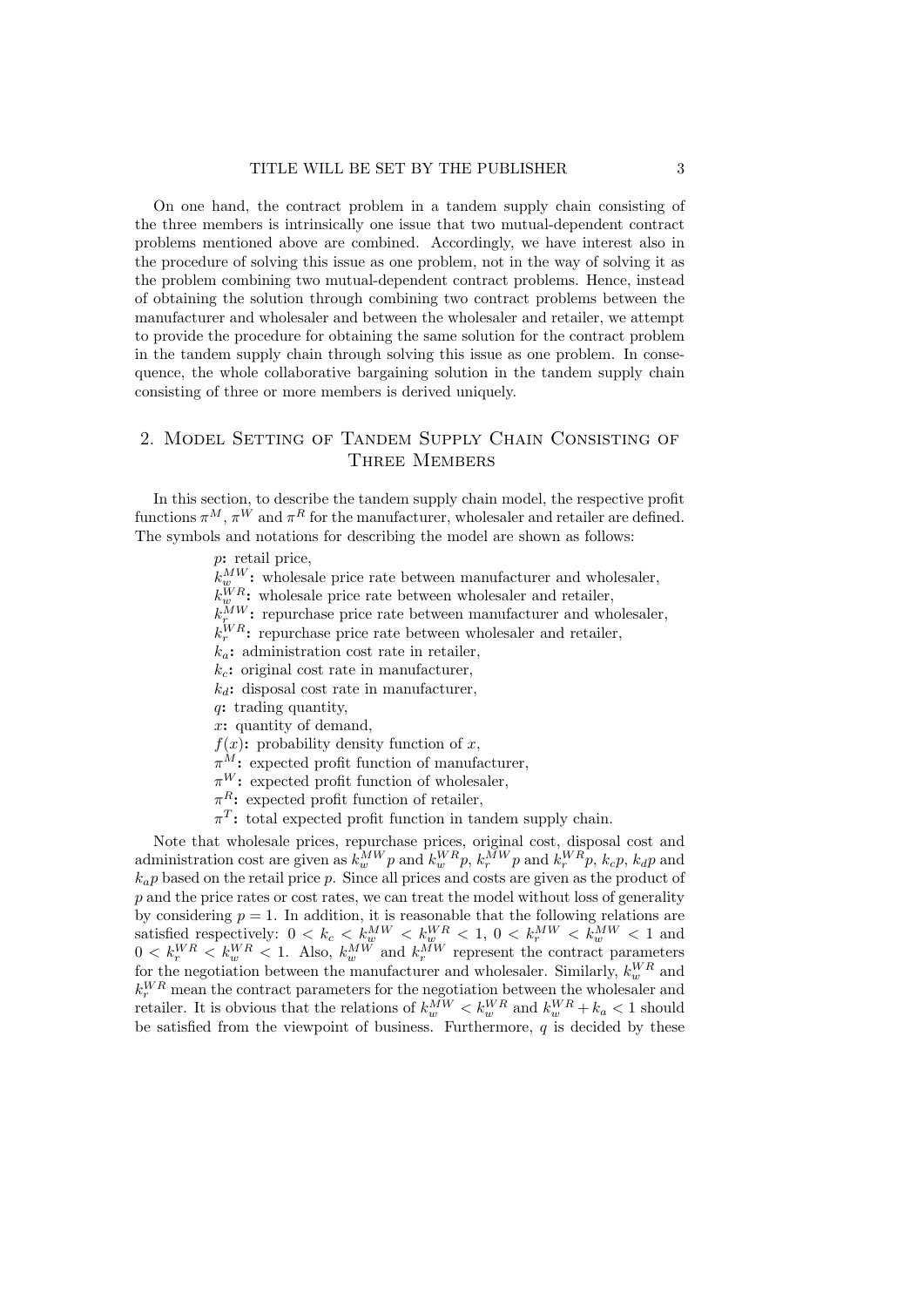contract parameters under the concept of the newsvendor problem. Namely,  $k_w^{MW}$ ,  $k_w^{WR}$ ,  $k_r^{MW}$ ,  $k_r^{WR}$  and *q* are treated as decision variables of the negotiation problem in the tandem supply chain. By using these symbols, the respective expected profit functions  $\pi^M$ ,  $\pi^W$  and  $\pi^R$  are formulated as follows:

$$
\pi^{M} = (k_{w}^{MW} - k_{c}) q - (k_{r}^{MW} + k_{d}) \int_{0}^{q} (q - x) f(x) dx,
$$
\n(1)

$$
\pi^{W} = (k_{w}^{WR} - k_{w}^{MW})q - (k_{r}^{WR} - k_{r}^{MW}) \int_{0}^{q} (q - x) f(x) dx, \qquad (2)
$$

$$
\pi^{R} = \left(1 - k_{w}^{WR} - k_{a}\right)q - \left(1 - k_{r}^{WR}\right)\int_{0}^{q}\left(q - x\right)f(x)dx.
$$
\n(3)

Remark that  $\pi^M$ ,  $\pi^W$  and  $\pi^R$  are defined by using the respective decision variables  $(q, k_w^{MW}, k_r^{MW}), (q, k_w^{MW}, k_r^{MW}, k_w^{WR}, k_r^{WR})$  and  $(q, k_w^{WR}, k_r^{WR})$ .

Based on the concept of the newsvendor inventory model, the retailer decides *q* as  $q^R$  so as to maximize the profit  $\pi^R$  by the following relation:

$$
\int_{0}^{q^{R}} f(x)dx = \frac{1 - k_{w}^{WR} - k_{a}}{1 - k_{r}^{WR}}.
$$
\n(4)

Note that equation (4) can be derived from the relations of  $d\pi^R/dq = 0$  and  $d^2 \pi^R / dq^2$  < 0. From equation (4), it is reconfirmed that the trading quantity  $q<sup>R</sup>$  is decided by  $k<sub>w</sub><sup>WR</sup>$  and  $k<sub>r</sub><sup>WR</sup>$ . It means that  $q<sup>R</sup>$  depends on the contract negotiation between the wholesaler and retailer. On the other hand, it is seen in equation (2) that  $\pi^{W}$  depends on the decision variables  $k_w^{MW}$  and  $k_r^{MW}$  between the manufacturer and wholesaler in addition to  $k_w^{WR}$  and  $k_r^{WR}$ . Accordingly, it is easily imagined that  $q<sup>R</sup>$  depends on also the condition of the contract between the manufacturer and wholesaler. In this manner, for the purpose of deciding  $(q, k_w^{MW}, k_r^{WW}, k_w^{WR}, k_r^{WR})$ , we should address the negotiation problem composed of two contracts between the manufacturer and wholesaler and between the wholesaler and retailer.

## 3. Solution of Negotiation Problem in Tandem Supply Chain

In this study, we address how to derive a bargaining solution in the tandem supply chain through a collaborative negotiation procedure based on a cooperative game theoretic approach. In the previous study by Takemoto and Arizono [18], the negotiation process to gain a collaborative bargaining solution for the contract problem of the supply chain consisting of a manufacturer and a retailer has been proposed as the following three steps: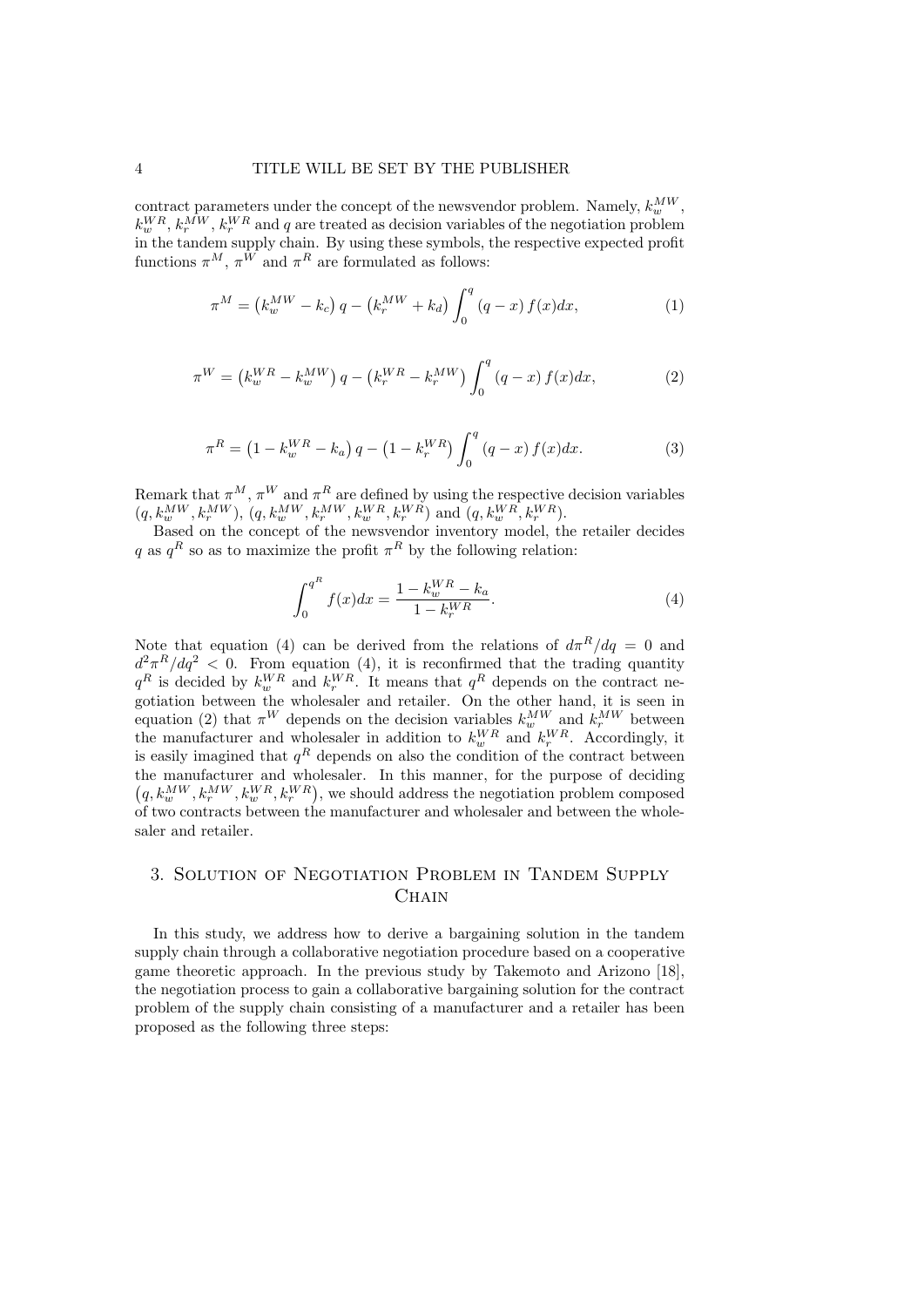- (i) show such a requirement for contract parameters that both of the manufacturer and retailer are simultaneously motivated to conclude the contract,
- (ii) present a condition of contract parameters achieving both optimality of the manufacturer and retailer,
- (iii) determine a unique combination of contract parameters using the bargaining solution by Nash bargaining theory [10].

According to the steps mentioned above, we consider the contract problem in the tandem supply chain composed of three members. Under the concept of step (i) mentioned above, the following conditions should be satisfied as a minimum requirement:

$$
\begin{cases}\n\pi^M > \pi_0^M, \\
\pi^W > \pi_0^W, \\
\pi^R > \pi_0^R,\n\end{cases} \tag{5}
$$

where  $\pi_0^M$ ,  $\pi_0^W$  and  $\pi_0^R$  are the reference profits expected under a usual deal in the manufacturer, wholesaler and retailer, respectively. The condition satisfying simultaneously three inequalities in equation (5) presents a minimum requirement to conclude the negotiation problem in the tandem supply chain consisting of three members.

As mentioned above, we can consider that the contract problem in the tandem supply chain is composed of two contracts between the manufacturer and wholesaler and between the wholesaler and retailer. Therefore, we consider provisional bargaining solutions for the respective contract problems between two members. Further, by connecting two contract problems, we derive a whole collaborative bargaining solution in the negotiation problem in the tandem supply chain uniquely.

At first, the contract problem between the wholesaler and retailer is considered. Note that the contract parameters which relate to the contract between the wholesaler and retailer are  $(q, k_w^{WR}, k_r^{WR})$ , and the other parameters are treated as boundary conditions. Therefore, the following relations are derived based on equations  $(1)$ – $(5)$ :

$$
k_w^{MW} > \frac{S(q^R)}{q^R} k_r^{MW} + k_c + \frac{S(q^R)}{q^R} k_d + \frac{\pi_0^M}{q^R},
$$
\n(6)

$$
k_w^{MW} < \frac{S\left(q^R\right)}{q^R} k_r^{MW} + k_w^{WR} - \frac{S\left(q^R\right)}{q^R} k_r^{WR} - \frac{\pi_0^W}{q^R},\tag{7}
$$

$$
k_w^{WR} < -\frac{S\left(q^R\right)}{q^R} \left(1 - k_r^{WR}\right) + 1 - k_a - \frac{\pi_0^R}{q^R},\tag{8}
$$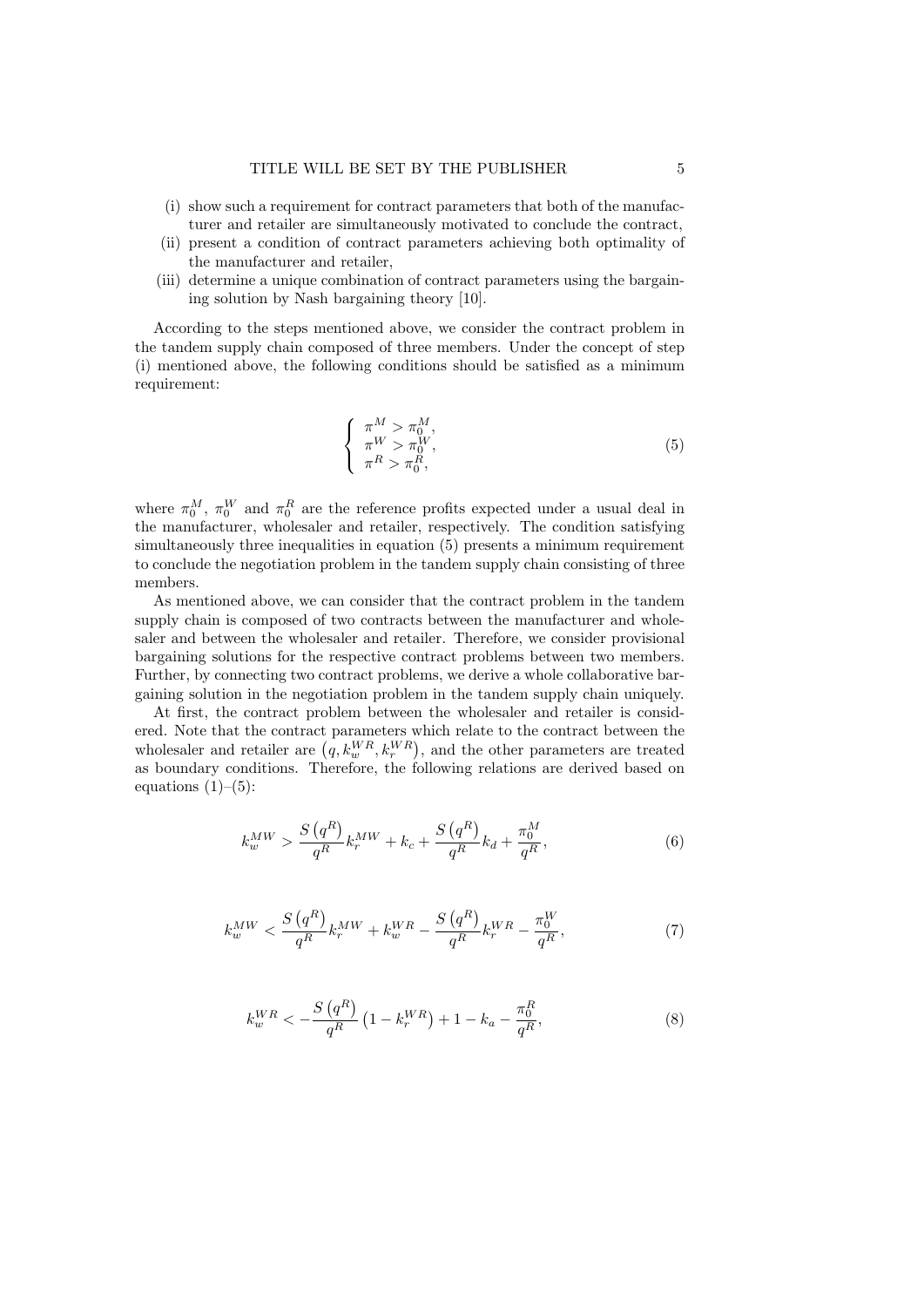where  $S(q^R)$  denotes the expected quantity of unsold products as follows:

$$
S\left(q^R\right) = \int_0^{q^R} \left(q^R - x\right) f(x) dx.
$$
 (9)

From equations (6) and (7), we obtain the following relation between  $k_w^{WR}$  and  $k_r^{WR}$ 

$$
k_w^{WR} > \frac{S\left(q^R\right)}{q^R}\left(k_r^{WR} + k_d\right) + \frac{\pi_0^W + \pi_0^M}{q^R} + k_c. \tag{10}
$$

As mentioned previously, *q* is given as  $q<sup>R</sup>$  which satisfies equation (4). On the other hand, based on equation (2), the desirable trading quantity for the wholesaler  $q^W$  is given by the following relation:

$$
\int_{0}^{q^{W}} f(x)dx = \frac{k_{w}^{WR} - k_{w}^{MW}}{k_{r}^{WR} - k_{r}^{MW}}.
$$
\n(11)

Note that equation (11) can be derived from the relations of  $d\pi^{W}/dq = 0$  and  $d^2 \pi^W / dq^2$  < 0. Under the condition in step (ii), the relation  $q^R = q^W (\equiv q)$ should be satisfied in order to conclude the contract between the wholesaler and retailer. Takemoto and Arizono [18] have named such a negotiation procedure the collaborative coordination approach in the negotiation problem. Accordingly, based on equations (4) and (11) and the relation of  $q^R = q^W (\equiv q)$ , we can obtain the following relation:

$$
k_w^{WR} = \frac{1 - k_a - k_w^{MW}}{1 - k_r^{MW}} k_r^{WR} + \frac{k_w^{MW} - (1 - k_a) k_r^{MW}}{1 - k_r^{MW}}.
$$
\n(12)

Furthermore, from step (iii), the evaluation function in the contract problem between the wholesaler and retailer can be defined as follows:

$$
T_{WR}\left(q, k_r^{WR}\right) = \left(\pi^W - \pi_0^W\right)\left(\pi^R - \pi_0^R\right),\tag{13}
$$

where  $T_{WR} (q, k_r^{WR})$  has been called the Nash product (Nash, 1950) in the negotiation problem between the wholesaler and retailer. The notation of  $T_{WR} (q, k_r^{WR})$ indicates that the Nash product in equation  $(13)$  is defined as the function of  $(q, k_r^{WR})$ . Through the relation of equation (4), we can see that *q* and  $k_w^{WR}$  are one-to-one correspondence for given  $k_r^{WR}$ . Hence, it can be also interpreted that the Nash product in equation (13) is the function of  $(k_w^{WR}, k_r^{WR})$ .

The provisional bargaining solution in the contract problem between the wholesaler and retailer is derived as  $(q, k_w^{WR}, k_r^{WR})$  maximizing  $T_{WR}(q, k_r^{WR})$ , if we have  $(q, k_w^{WR}, k_r^{WR})$  satisfying the first-order conditions for the Nash product  $T_{WR} (q, k_r^{WR})$  as a unique solution.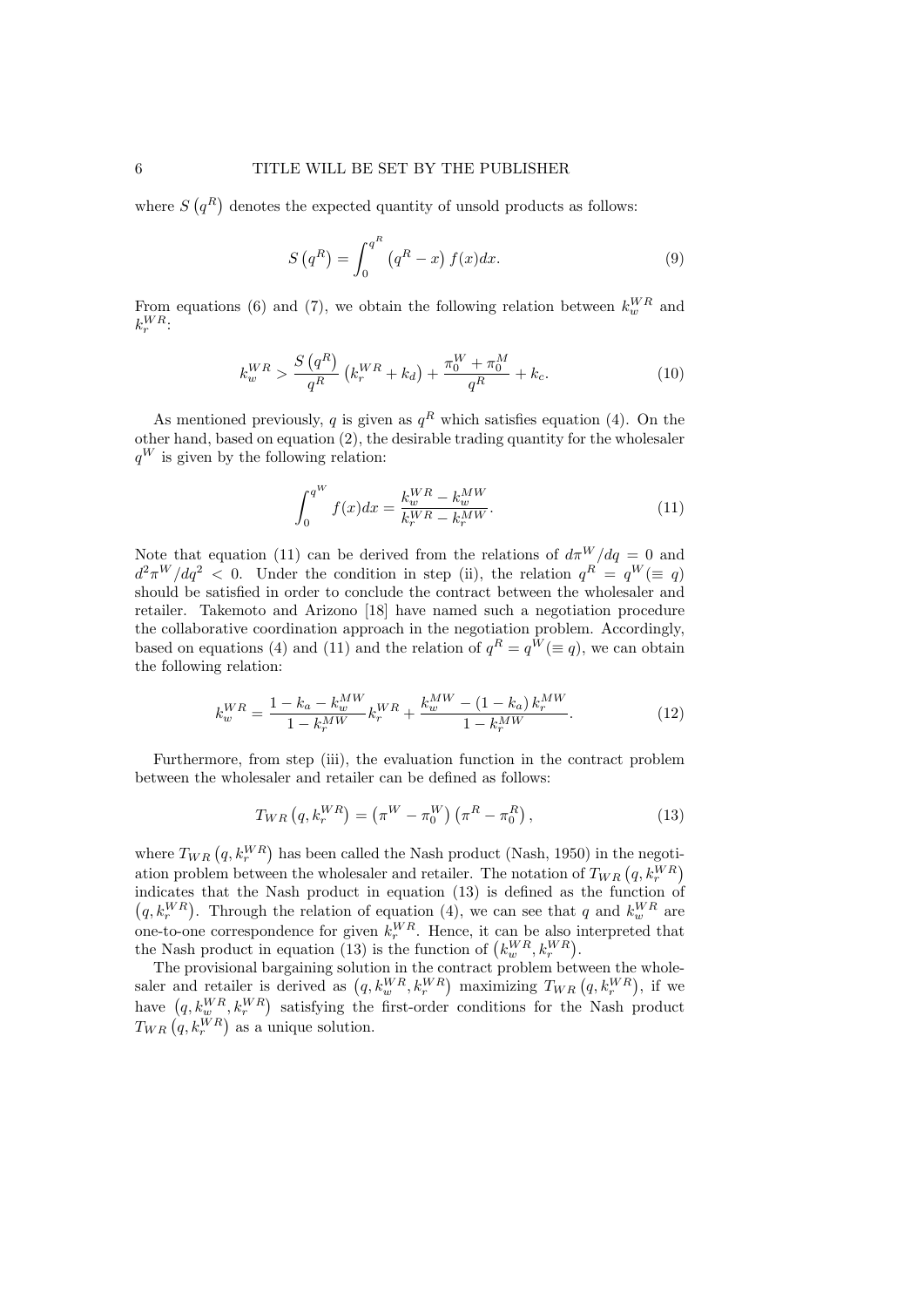**Proposition A:** The Nash product  $T_{WR} (q, k_r^{WR})$  has uniquely the maximum *r rv***s**, *r***<sub>***i***</sub>** *i***<sub>***k***</sub>** *w***<sup>***n***</sup><sub>***k***</sub>** *<i>m***<sub>***n***</sub>** *<i>n***<sub>***n***</sub>** *<i>n***<sub>***n***</sub>** *<i>n***<sub>***n***</sub>** *<i>n***<sub>***n***</sub>** *<i>n***<sub>***n***</sub>** *<i>n***<sub>***n***</sub>** *<i>n***<sub>***n***</sub>** *<i>n***<sub>***n***</sub>** *<i>n***<sub>***n***</sub>** *<i>n***<sub>***n***</sub>** *<i>n***<sub>***n***</sub>** *<i>n***<sub>***n***</sub>** *<i>n***<sub>***n***</sub>** *<i>n***<sub>***n***</sub>** product  $T_{WR} (q, k_r^{WR})$  as a unique solution.

**Proof of Proposition A:** Through the partial differentiation of  $T_{WR} (q, k_r^{WR})$ with respect to  $q$  and  $k_r^{WR}$ , we obtain the first-order conditions as

$$
\frac{\partial T_{WR}\left(q, k_r^{WR}\right)}{\partial q} = \frac{\partial \pi^W}{\partial q} \left(\pi^R - \pi_0^R\right) + \frac{\partial \pi^R}{\partial q} \left(\pi^W - \pi_0^W\right) = 0,\tag{14}
$$

$$
\frac{\partial T_{WR}\left(q, k_r^{WR}\right)}{\partial k_r^{WR}} = \frac{\partial \pi^W}{\partial k_r^{WR}}\left(\pi^R - \pi_0^R\right) + \frac{\partial \pi^R}{\partial k_r^{WR}}\left(\pi^W - \pi_0^W\right) = 0. \tag{15}
$$

In equation (14), because of  $q = q^R = q^W$ , we have known

$$
\frac{\partial \pi^W}{\partial q} = \frac{\partial \pi^R}{\partial q} = 0.
$$
\n(16)

Hence, it is obvious that

$$
\frac{\partial \pi^W}{\partial q} + \frac{\partial \pi^R}{\partial q} = 0.
$$
\n(17)

Additionally, the following relation is given by equations (2) and (3):

$$
\frac{\partial \pi^R}{\partial k_r^{WR}} = -\frac{\partial \pi^W}{\partial k_r^{WR}}.\tag{18}
$$

By using equations (15) and (18), we obtain the following relation:

$$
\pi^R - \pi_0^R = \pi^W - \pi_0^W > 0\text{)}\,. \tag{19}
$$

The relation in equation (19) indicates that the increment of the wholesaler's profit is equivalent to the increment of the retailer's profit. On one hand, it is found from equation (17) that the summation of the profits of the wholesaler and retailer is maximized in the bargaining solution between the wholesaler and retailer. As a result, it is found that the first-order conditions for the Nash product  $T_{WR}\left(q, k_{r}^{WR}\right)$  with respect to *q* and  $k_{r}^{WR}$  provide the condition that the increment of the wholesaler's profit is equivalent to the increment of the retailer's profit and the summation of the profits of the wholesaler and retailer is maximized by the bargaining solution between the wholesaler and retailer.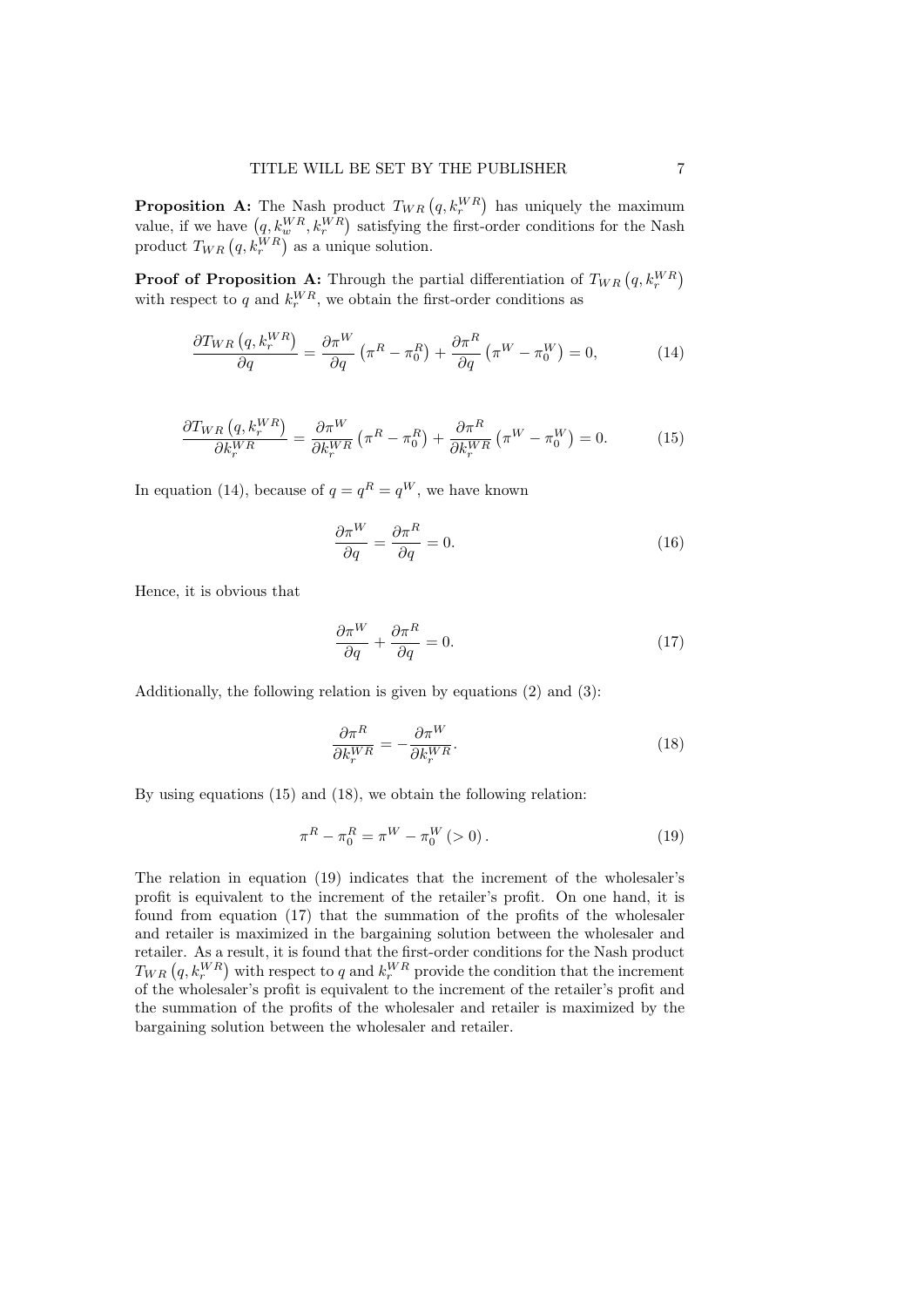Further, we have the Hessian matrix for  $T_{WR} (q, k_r^{WR})$  with respect to  $(q, k_r^{WR})$ as follows:

$$
H_{WR} = \begin{bmatrix} \frac{\partial^2 T_{WR} (q, k_r^{WR})}{\partial q^2} & \frac{\partial^2 T_{WR} (q, k_r^{WR})}{\partial q \partial k_r^{WR}} \\ \frac{\partial^2 T_{WR} (q, k_r^{WR})}{\partial k_r^{WR} \partial q} & \frac{\partial^2 T_{WR} (q, k_r^{WR})}{\partial (k_r^{WR})^2} \end{bmatrix} .
$$
 (20)

The determinant of  ${\cal H}_{WR}$  is defined as follows:

$$
\det H_{WR} = \frac{\partial^2 T_{WR} \left( q, k_r^{WR} \right)}{\partial q^2} \frac{\partial^2 T_{WR} \left( q, k_r^{WR} \right)}{\partial \left( k_r^{WR} \right)^2} - \left( \frac{\partial^2 T_{WR} \left( q, k_r^{WR} \right)}{\partial q \partial k_r^{WR}} \right)^2. \tag{21}
$$

Based on equations (13) and (19), we have

$$
\frac{\partial^2 T_{WR} (q, k_r^{WR})}{\partial q^2} = (\pi^W - \pi_0^W) \left( \frac{\partial^2 \pi^R}{\partial q^2} + \frac{\partial^2 \pi^W}{\partial q^2} \right) + 2 \frac{\partial \pi^R}{\partial q} \frac{\partial \pi^W}{\partial q},\tag{22}
$$

$$
\frac{\partial^2 T_{WR} (q, k_r^{WR})}{\partial (k_r^{WR})^2} = (\pi^W - \pi_0^W) \left( \frac{\partial^2 \pi^R}{\partial (k_r^{WR})^2} + \frac{\partial^2 \pi^W}{\partial (k_r^{WR})^2} \right) + 2 \frac{\partial \pi^R}{\partial k_r^{WR}} \frac{\partial \pi^W}{\partial k_r^{WR}},
$$
(23)

$$
\frac{\partial^2 T_{WR} (q, k_r^{WR})}{\partial q \partial k_r^{WR}} = (\pi^W - \pi_0^W) \left( \frac{\partial^2 \pi^R}{\partial q \partial k_r^{WR}} + \frac{\partial^2 \pi^W}{\partial q \partial k_r^{WR}} \right) + \frac{\partial \pi^R}{\partial q} \frac{\partial \pi^W}{\partial k_r^{WR}} + \frac{\partial \pi^R}{\partial k_r^{WR}} \frac{\partial \pi^W}{\partial q}. \tag{24}
$$

Based on equations (2), (3), (16) and (22), the following relation can be derived:

$$
\frac{\partial^2 T_{WR}\left(q, k_r^{WR}\right)}{\partial q^2} = -\left(\pi^W - \pi_0^W\right)\left(1 - k_r^{MW}\right)f(q) < 0. \tag{25}
$$

Also, equations (2), (3) and (23) provide the following relation:

$$
\frac{\partial^2 T_{WR}\left(q, k_r^{WR}\right)}{\partial \left(k_r^{WR}\right)^2} = -2\left(\int_0^q \left(q-x\right)f(x)dx\right)^2 < 0. \tag{26}
$$

Finally, from equations  $(2)$ ,  $(3)$ ,  $(16)$  and  $(24)$ , we have

$$
\frac{\partial^2 T_{WR}\left(q, k_r^{WR}\right)}{\partial q \partial k_r^{WR}} = \left(\pi^W - \pi_0^W\right) \left(\int_0^q f(x)dx - \int_0^q f(x)dx\right) = 0. \tag{27}
$$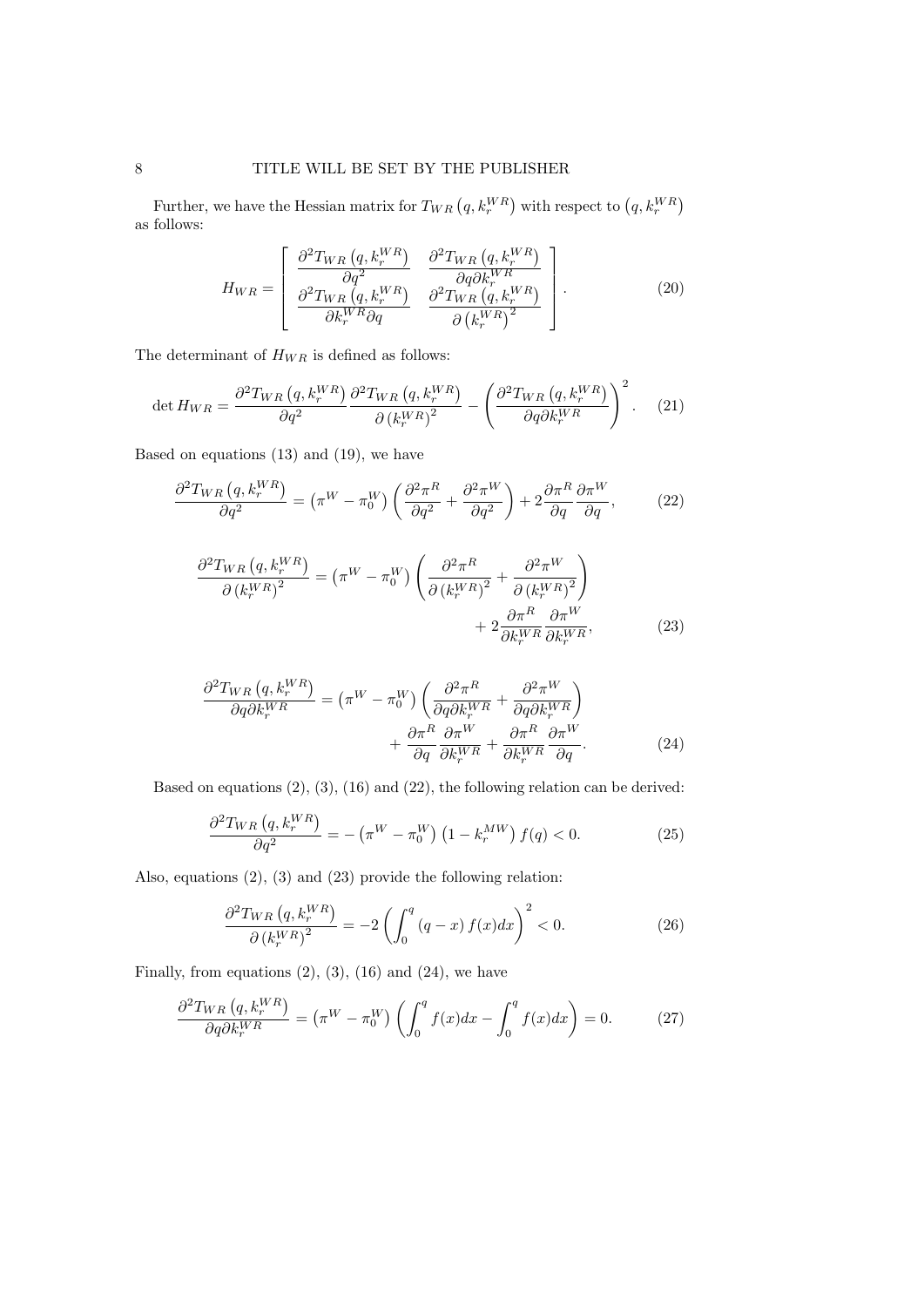Therefore, we can understand that the determinant det  $H_{WR}$  in equation (21) is given as a positive value. Simultaneously, since  $\partial^2 T_{WR} (q, k_r^{WR}) / \partial q^2$  is a negagiven as a positive value. Simultaneously, since  $\sigma$   $I_{WR}$   $(q, \kappa_r$  // $\sigma$  is a negative value, the Nash product  $T_{WR}$   $(q, \kappa_r^{WR})$  has uniquely the maximum value at  $(q, k_w^{WR}, k_r^{WR})$ , when  $(q, k_w^{WR}, k_r^{WR})$  is the unique solution satisfying the firstorder conditions for the Nash product  $T_{WR} (q, k_r^{WR})$ .

Q.E.D.

From the process in Proof of Proposition A, it is found that the bargaining solution  $(q^{W R^{\dagger}}, k_w^{W R^{\dagger}}, k_r^{W R^{\dagger}})$  between the wholesaler and retailer satisfies the following relations:

$$
\pi^{R}\Big|_{q=q^{WR^{\dagger}},k_{r}^{WR}=k_{r}^{WR^{\dagger}}} - \pi_{0}^{R} = \pi^{W}\Big|_{q=q^{WR^{\dagger}},k_{r}^{WR}=k_{r}^{WR^{\dagger}}} - \pi_{0}^{W},
$$
\n(28)

$$
\left\{\frac{\partial \pi^R}{\partial q} + \frac{\partial \pi^W}{\partial q}\right\}\Big|_{q=q^{WR^\dagger}, k_r^{WR} = k_r^{WR^\dagger}} = 0.
$$
\n(29)

Next, we consider the negotiation problem between the manufacturer and wholesaler. The contract parameters are given by  $(q, k_w^{MW}, k_r^{MW})$ . Similar to the case of the contract between the wholesaler and retailer, we derive the following relation between  $k_w^{MW}$  and  $k_r^{MW}$  based on equations (7) and (8):

$$
k_w^{MW} < \frac{S\left(q^R\right)}{q^R} k_r^{MW} - \frac{S\left(q^R\right)}{q^R} - \frac{\pi_0^W + \pi_0^R}{q^R} + 1 - k_a. \tag{30}
$$

On the other hand, from maximizing the expected profit  $\pi^M$ , the desirable trading quantity for the manufacturer  $q^{\tilde{M}}$  is given as follows:

$$
\int_{0}^{q^{M}} f(x)dx = \frac{k_{w}^{MW} - k_{c}}{k_{r}^{MW} + k_{d}}.
$$
\n(31)

Note that equation (31) can be derived from the relations of  $d\pi^M/dq = 0$  and  $d^2\pi^M/dq^2 < 0$ . Through the collaborative coordination approach represented as step (ii), the relation of  $q^M = q^W (\equiv q)$  should be satisfied for the bargaining solution between the manufacturer and wholesaler. Accordingly, the relation between  $k_w^{MW}$  and  $k_r^{MW}$  in the provisional bargaining solution between the manufacturer and wholesaler is derived as follows:

$$
k_w^{MW} = \frac{k_w^{WR} - k_c}{k_r^{WR} + k_d} k_r^{MW} + \frac{k_w^{WR}k_d + k_r^{WR}k_c}{k_r^{WR} + k_d}.
$$
\n(32)

Further, the Nash product [10] as the evaluation function in the contract between the manufacturer and wholesaler can be defined as

$$
T_{MW}(q, k_r^{MW}) = (\pi^M - \pi_0^M) (\pi^W - \pi_0^W).
$$
\n(33)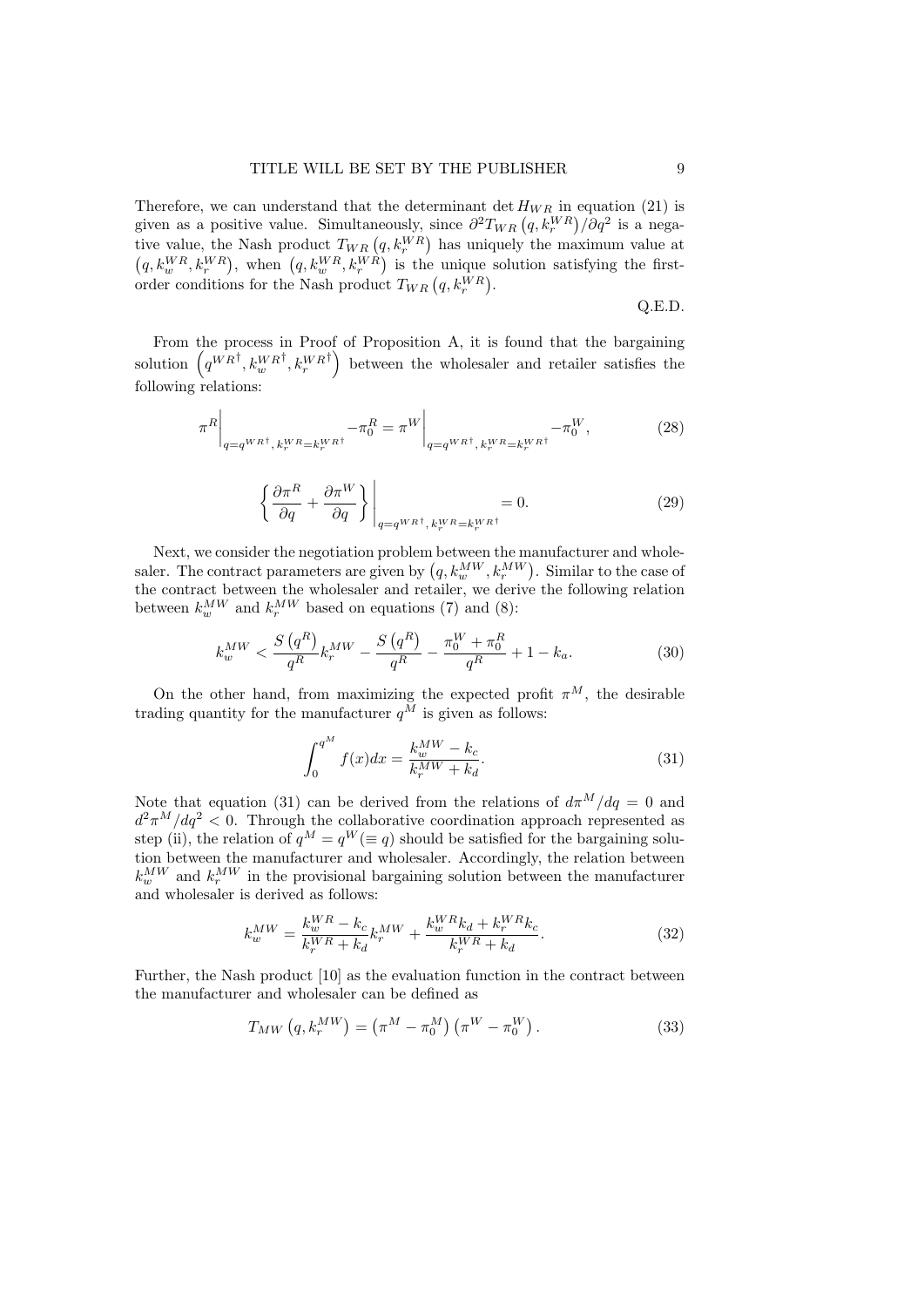In the same manner for Proposition A, Proposition B can be considered as follows.

**Proposition B:** The Nash product  $T_{MW}(q, k_r^{MW})$  has uniquely the maximum value, if we have  $(q, k_w^{MW}, k_r^{MW})$  satisfying the first-order conditions for the Nash product  $T_{WR} (q, k_r^{MW})$  as a unique solution.

The proof procedure for Proposition B can be represented by the same way as the proof procedure for Proposition A except for the difference of symbols. Hence, the proof for Proposition B has been omitted.

Based on Proposition B, the bargaining solution  $(q^{MW^{\dagger}}, k_w^{MW^{\dagger}}, k_r^{MW^{\dagger}})$  between the manufacturer and wholesaler can be derived by the following relations:

$$
\pi^{M}\Big|_{q=q^{MW^{\dagger},k_{r}^{MW}=\kappa_{r}^{MW^{\dagger}}}} - \pi_{0}^{M} = \pi^{W}\Big|_{q=q^{MW^{\dagger},k_{r}^{MW}=\kappa_{r}^{MW^{\dagger}}}} - \pi_{0}^{W},\tag{34}
$$

$$
\left\{\frac{\partial \pi^M}{\partial q} + \frac{\partial \pi^W}{\partial q}\right\}\Big|_{q=q^{MW^\dagger},\,k_r^{MW} = k_r^{MW^\dagger}} = 0. \tag{35}
$$

Finally, because the trading quantity should be unique in the tandem supply chain, we have the relation of  $q = q^M = q^W = q^R$ . Furthermore, from the results derived previously, the following relations for the whole bargaining solution  $(q, k_w^{MW}, k_r^{WW}, k_w^{WR}, k_r^{WR})$  in the negotiation problem of the tandem supply chain can be obtained

$$
\frac{\partial \pi^M}{\partial q} = \frac{\partial \pi^W}{\partial q} = \frac{\partial \pi^R}{\partial q} = 0,
$$
\n(36)

$$
\frac{\partial \pi^M}{\partial q} + \frac{\partial \pi^W}{\partial q} + \frac{\partial \pi^R}{\partial q} = 0, \tag{37}
$$

$$
\pi^M - \pi_0^M = \pi^W - \pi_0^W = \pi^R - \pi_0^R. \tag{38}
$$

From the relation of  $q = q^M = q^W = q^R$  and equations (36)–(38), the whole collaborative bargaining solution  $(q^*, k_w^{MW^*}, k_r^{MW^*}, k_w^{WR^*}, k_r^{WR^*})$  in the negotiation problem of the tandem supply chain can be derived.

Equation (37) can derive the following relation for evaluating  $q^*$  in the whole collaborative bargaining solution:

$$
\int_{0}^{q^{*}} f(x)dx = \frac{1 - k_{a} - k_{c}}{1 + k_{d}}.
$$
\n(39)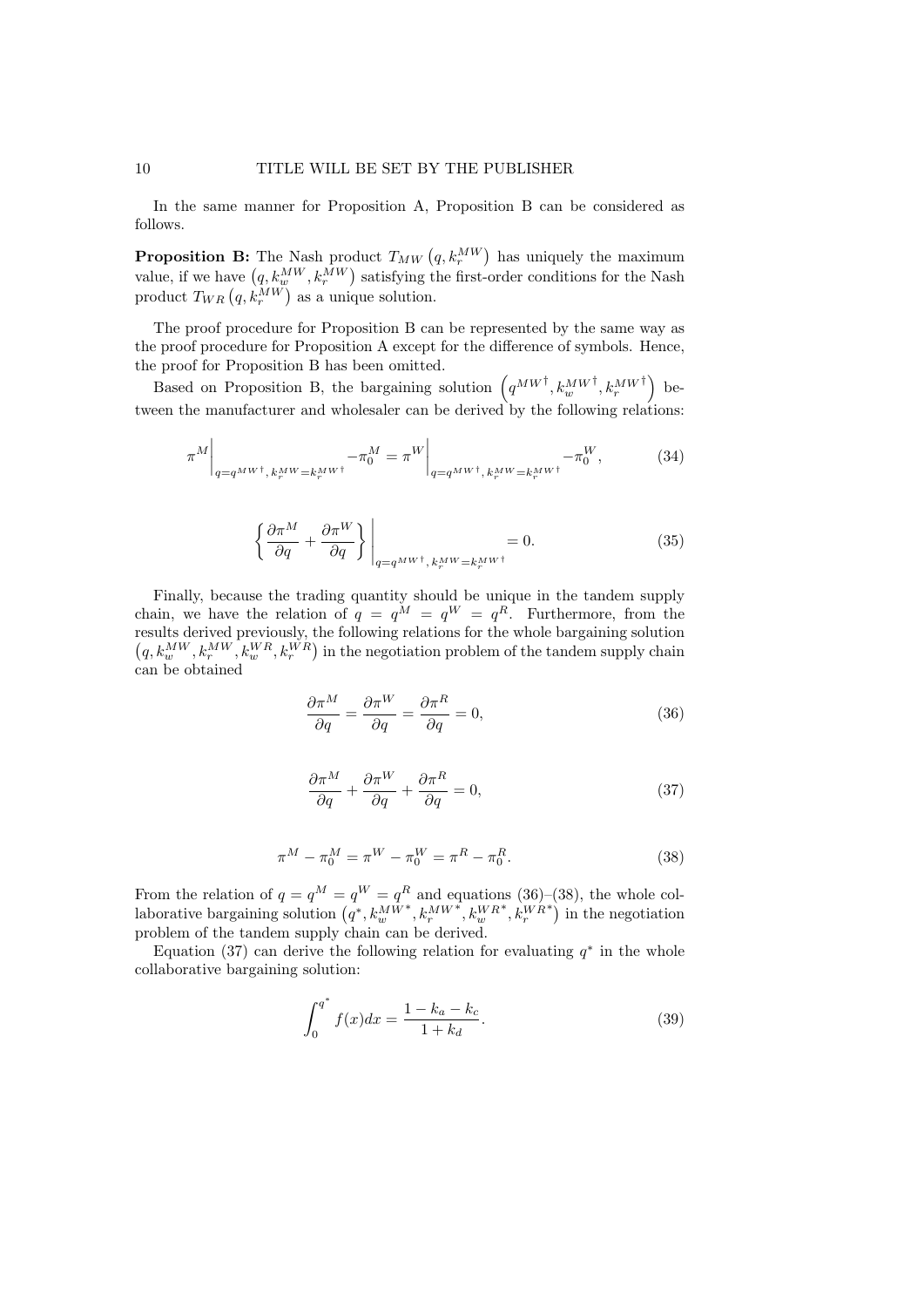Next, based on the relation  $q^R = q^M$ , we obtain

$$
\frac{1 - k_w^{WR} - k_a}{1 - k_r^{WR}} = \frac{k_w^{MW} - k_c}{k_r^{MW} + k_d}.
$$
\n(40)

By solving the simultaneous equations of equations (12), (32) and (40), we obtain the following relations about  $k_w^{MW}$  and  $k_w^{WR}$ :

$$
k_w^{MW} = \frac{1 - k_a - k_c}{1 + k_d} k_r^{MW} + \frac{k_c + k_d (1 - k_a)}{1 + k_d},
$$
\n(41)

$$
k_w^{WR} = \frac{1 - k_a - k_c}{1 + k_d} k_r^{WR} + \frac{k_c + k_d (1 - k_a)}{1 + k_d}.
$$
 (42)

Further, from equations (41), (42) and the relation  $\pi^{W} - \pi_{0}^{W} = \pi^{R} - \pi_{0}^{R}$  in equation (38), we obtain the relation between  $k_r^{MW}$  and  $k_r^{WR}$  as follows:

$$
k_r^{WR} = \frac{1}{2} \left( 1 + k_r^{MW} \right) - \frac{\left( \pi_0^R - \pi_0^W \right)}{2 \int_0^{q^*} x f(x) dx}.
$$
 (43)

Similarly, we can derive the following relation between  $k_r^{MW}$  and  $k_r^{WR}$  based on equations (41), (42) and the relation  $\pi^M - \pi_0^M = \pi^W - \pi_0^W$  in equation (38):

$$
k_r^{WR} = 2k_r^{MW} + k_d + \frac{(\pi_0^W - \pi_0^M)}{\int_0^a x f(x) dx}.
$$
 (44)

Finally, by using equations  $(41)$ – $(44)$ , we can derive the whole collaborative bar- $\left(k_w^{MW^*, k_n^{MW^*, k_w^{WR^*, k_w^{WR^*}}}\right)$  as follows:

$$
k_r^{MW*} = \frac{1 - 2k_d}{3} - \frac{\left(\pi_0^R - \pi_0^M\right) + \left(\pi_0^W - \pi_0^M\right)}{3\int_0^{q^*} x f(x) dx},\tag{45}
$$

$$
k_r^{WR^*} = \frac{2 - k_d}{3} - \frac{\left(\pi_0^R - \pi_0^W\right) + \left(\pi_0^R - \pi_0^M\right)}{3\int_0^{q^*} x f(x) dx},\tag{46}
$$

$$
k_w^{MW^*} = \frac{1 - k_a + 2k_c}{3} - \frac{1 - k_a - k_c}{1 + k_d} \frac{\left(\pi_0^R - \pi_0^M\right) + \left(\pi_0^W - \pi_0^M\right)}{3\int_0^{q^*} x f(x) dx},\tag{47}
$$

$$
k_{w}^{WR^{*}} = \frac{2 - 2k_{a} + k_{c}}{3} - \frac{1 - k_{a} - k_{c}}{1 + k_{d}} \frac{\left(\pi_{0}^{R} - \pi_{0}^{W}\right) + \left(\pi_{0}^{R} - \pi_{0}^{M}\right)}{3 \int_{0}^{4^{*}} x f(x) dx}.
$$
 (48)

It can be seen that equations (45)–(48) provide the unique solution. In this case, it is obvious that  $q$  is uniquely determined based on equation  $(40)$ . Hence, through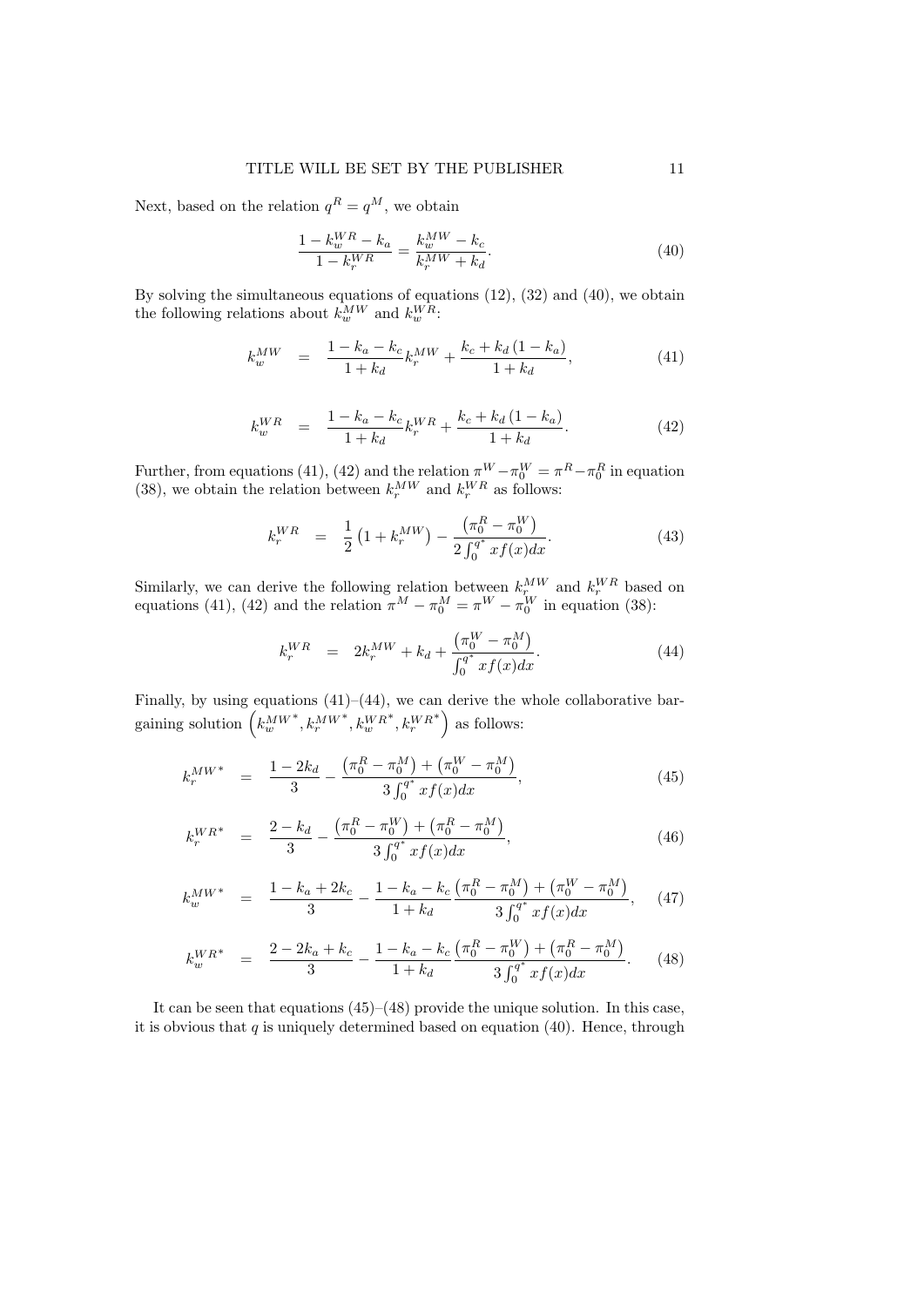Propositions A and B,  $(k_w^{MW*}, k_r^{MW*}, k_w^{WR*}, k_r^{WR*})$  maximizes the Nash products  $T_{WR}(q, k_r^{WR})$  and  $T_{MW}(q, k_r^{MW})$ , respectively. As a consequence, we can  $\mathbf{e} = \text{that the whole collaborative bargaining solution } \left( k_w^{MW*}, k_r^{MW*}, k_w^{WR^*}, k_r^{WR^*} \right)$ is provided as equations (45)–(48).

#### 4. Consideration in Solution through Simultaneous NEGOTIATION ON ROUND-TABLE

In the argument for deriving the whole collaborative bargaining solution mentioned in Section 3, the negotiation problem has been dealt with by combining two contracts between the manufacturer and wholesaler and between the wholesaler and retailer. In this section, we check up on a negotiation for deriving the whole collaborative bargaining solution in the tandem supply chain through the simultaneous negotiation on a round-table by the manufacturer, wholesaler, and retailer.

It is obvious that the relation of  $q = q^M = q^W = q^R$  should be satisfied in the simultaneous negotiation on the same table together. Further, the relations in equations  $(12)$  and  $(32)$  are required for the whole collaborative bargaining solution in the tandem supply chain consisting of three members. After all, we can see that it is required to decide only two contract parameters  $k_r^{MW}$  and  $k_r^{WR}$ in this negotiation problem. For this purpose, we represent an extended Nash product in the negotiation problem by three members as follows:

$$
T_{MWR} (k_r^{MW}, k_r^{WR}) = (\pi^M - \pi_0^M) (\pi^W - \pi_0^W) (\pi^R - \pi_0^R).
$$
 (49)

From the extended Nash product  $T_{MWR}$   $(k_r^{MW}, k_r^{WR})$ , it can be found to derive the following relations:

$$
\begin{cases}\n\frac{\partial T_{MWR}\left(k_r^{MW}, k_r^{WR}\right)}{\partial k_r^{MW}} = 0, \\
\frac{\partial T_{MWR}\left(k_r^{MW}, k_r^{WR}\right)}{\partial k_r^{WR}} = 0.\n\end{cases} \tag{50}
$$

From equation (50), we can obtain the relations of equations (36)–(38). Therefore, we can again obtain the unique solution  $(k_w^M w^*, k_r^M w^*, k_w^W R^*, k_r^W R^*)$  under the first-order condition of  $T_{MWR}$   $(k_r^{MW}, k_r^{WR})$ .

Furthermore, we can represent that the determinant det  $H_{MWR}$  of the Hessian  $\text{matrix for } T_{MWR} \left( k_r^{MW}, k_r^{WR} \right) \text{ with respect to } \left( k_r^{MW}, k_r^{WR} \right) \text{ is positive and the ex-}$ tended Nash product  $T_{MWR}$   $(k_r^{MW}, k_r^{WR})$  has a unique maximum value. In consequence, by employing the extended Nash product  $T_{MWR}$   $(k_r^{MW}, k_r^{WR})$ , we can ob- $\left(q^*, k_w^{MW^*}, k_r^{MW^*}, k_w^{WR^*}, k_r^{WR^*}\right)$ through the simultaneous negotiation on a round-table.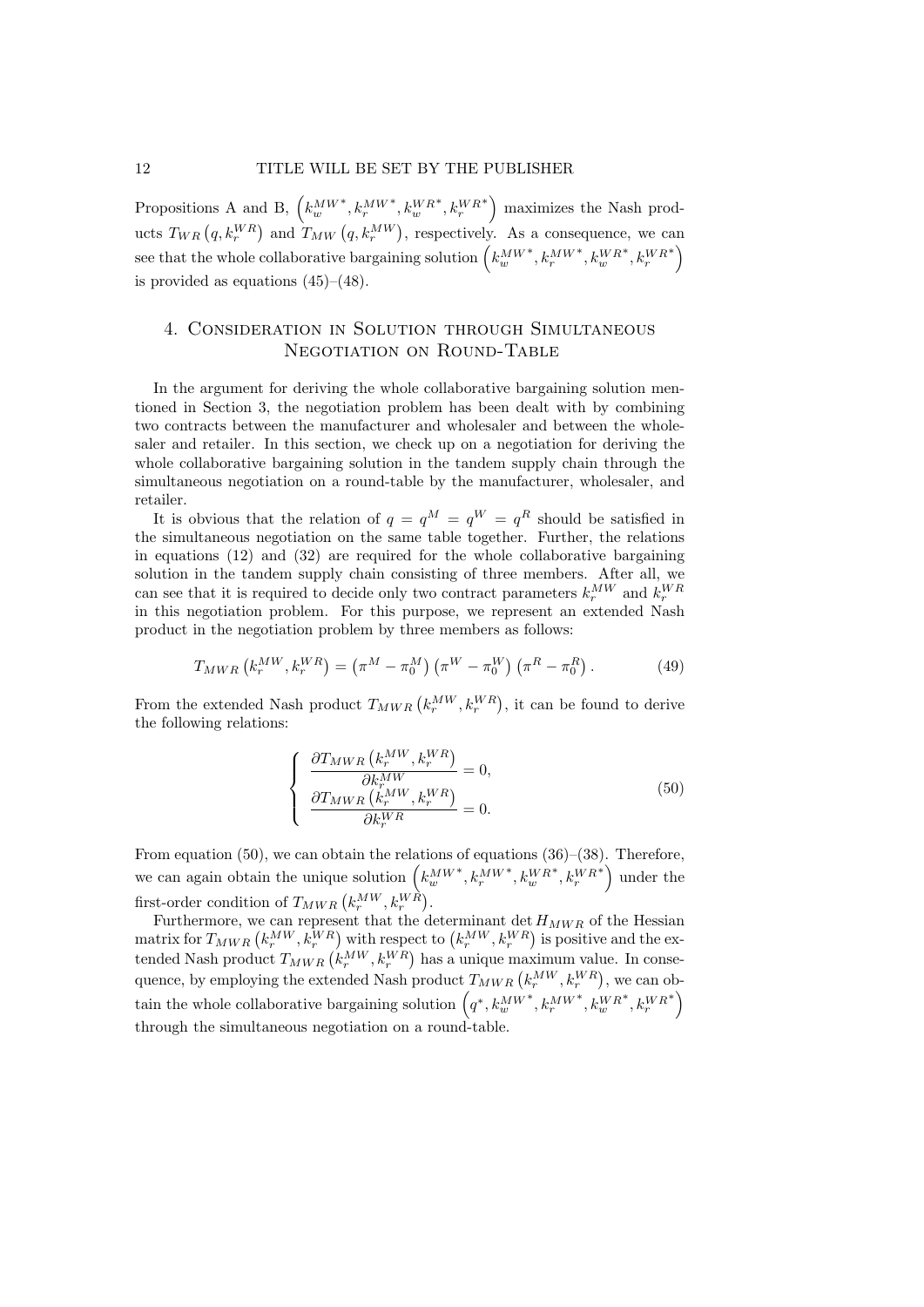From the consideration above, we have seen that the result by combining the two contracts between the supplier and wholesaler and between the wholesaler and retailer is correspondent to the result by bargaining among three members on a round table. Utilizing this implication, we can consider the negotiation problem in the tandem supply chain consisting of the supplier, several wholesalers, and retailer.

### 5. Expansion of Negotiation Problem in Tandem Supply Chain into *n* Members

In Section 4, the extended Nash product in the negotiation problem by three members has been given as equation (49). In this section, we consider the extended Nash product in the negotiation problem in the tandem supply chain consisting of *n* members. In this case, each member in the tandem supply chain consisting of *n* members is represented by index *j*. Here, note that indices  $j = 1$  and  $j = n$ indicate the retailer and the manufacturer, respectively. Further, the intermediate wholesalers from the manufacturer to the retailer are presented as indices  $j =$ *n* − 1, · · · , 2.

Suppose that the repurchase contract between the adjacent members, e.g., *j* and *j −* 1, would be concluded individually. In such a case, under the adjusted three steps for the negotiation process to gain a collaborative bargaining solution for the contract problem of the tandem supply chain consisting of *n* members, an extended Nash product can be defined as:

$$
T^{(n)} = \prod_{j=1}^{n} (\pi^{(j)} - \pi_0^{(j)}),
$$
\n(51)

where denote the expected profit function and the reference profit as  $\pi^{(j)}$  and  $\pi_0^{(j)}$  for member *j*, respectively. In addition, the wholesale price rate and the repurchase price rate between members *j* and  $j-1$  are presented as  $k_w^{(j,j-1)}$  and  $k_r^{(j, j-1)}$ . Under these notations, we can derive  $\pi^{(1)}$ ,  $\pi^{(n)}$  and  $\pi^{(j)}$ ,  $j = 2, \dots, n-1$ , according to equations (3), (1) and (2), respectively.

The extended Nash product  $T^{(n)}$  in equation (51) can be dealt with as the function of  $q, k_r^{(n, n-1)}, \cdots, k_r^{(2, 1)}$ , because of the condition in the adjusted step (ii). Hence, through the partial differentiation of  $T^{(n)}$  with respect to  $q, k_r^{(n, n-1)}, \cdots$  $k_r^{(2,1)}$ , we obtain the first-order conditions as

$$
\frac{\partial T^{(n)}}{\partial q} = \frac{\partial \pi^{(\ell)}}{\partial q} \prod_{\substack{j=1 \ j \neq \ell}}^{n} (\pi^{(j)} - \pi_0^{(j)}) = 0,
$$
\n(52)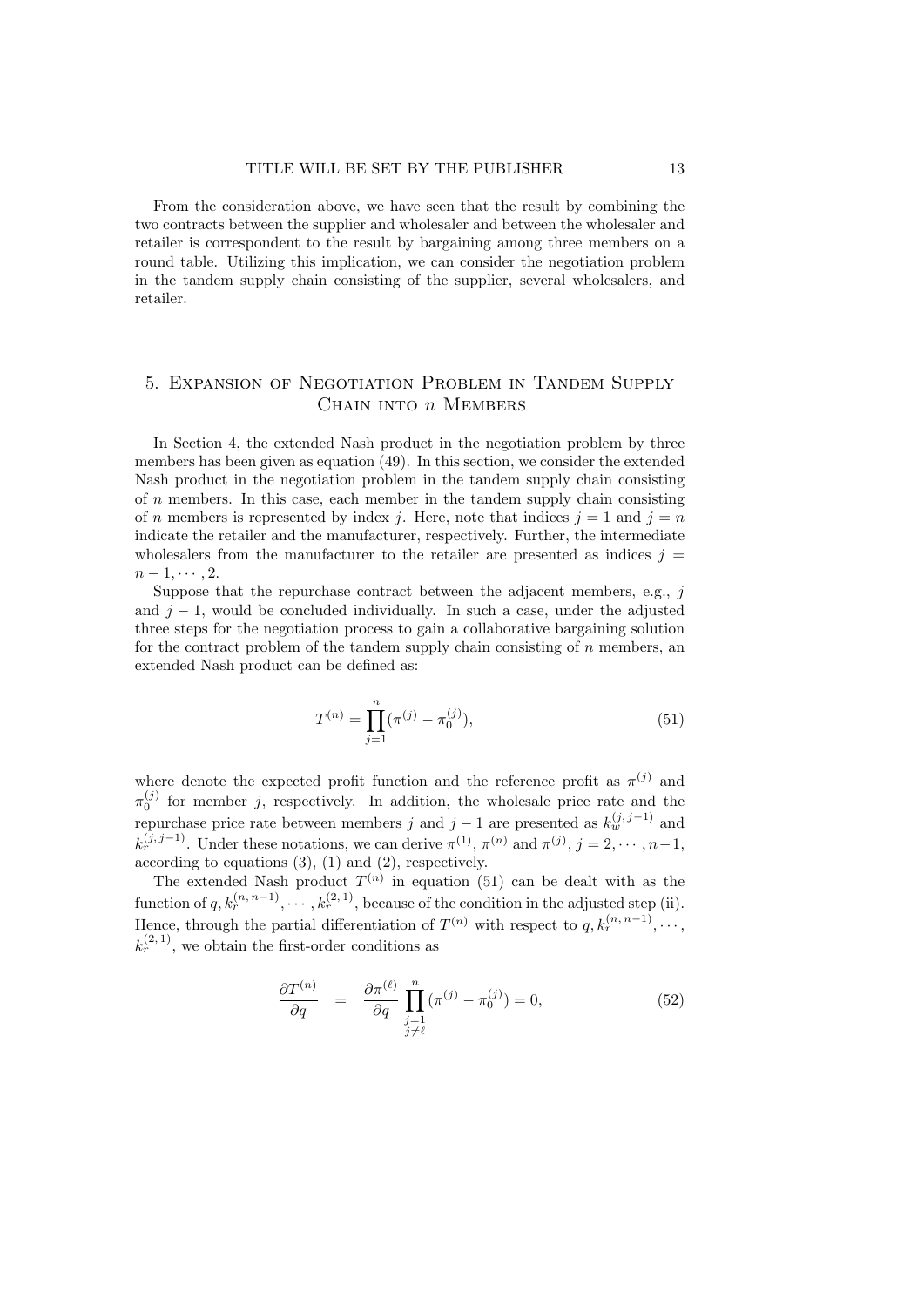$$
\frac{\partial T^{(n)}}{\partial k_r^{(\ell,\ell-1)}} = \frac{\partial \pi^{(\ell)}}{\partial k_r^{(\ell,\ell-1)}} \prod_{\substack{j=1 \ j \neq \ell}}^n (\pi^{(j)} - \pi_0^{(j)}) \n+ \frac{\partial \pi^{(\ell-1)}}{\partial k_r^{(\ell,\ell-1)}} \prod_{\substack{j=1 \ j \neq \ell-1}}^n (\pi^{(j)} - \pi_0^{(j)}) = 0.
$$
\n(53)

From equations  $(52)$ ,  $(53)$  and the conditions in the adjusted steps  $(i)$  and  $(ii)$ , we obtain the following relations:

$$
\frac{\partial \pi^{(j)}}{\partial k_r^{(j,j-1)}} = -\frac{\partial \pi^{(j-1)}}{\partial k_r^{(j,j-1)}} \tag{54}
$$

$$
\pi^{(n)} - \pi_0^{(n)} = \pi^{(n-1)} - \pi_0^{(n-1)} = \cdots
$$
  
=  $\pi^{(1)} - \pi_0^{(1)} > 0,$  (55)

$$
\frac{\partial \pi^{(n)}}{\partial q} + \frac{\partial \pi^{(n-1)}}{\partial q} + \dots + \frac{\partial \pi^{(1)}}{\partial q} = 0.
$$
 (56)

It is obvious that the relation in equation (56) should be consistent with the following relation:

$$
\frac{\partial \pi^{(n)}}{\partial q} = \frac{\partial \pi^{(n-1)}}{\partial q} = \dots = \frac{\partial \pi^{(1)}}{\partial q} = 0,\tag{57}
$$

Therefore, we can obtain the whole collaborative bargaining solution that is given as a condition to maximize the expected profit of the entire supply chain by maximizing the expected profit of each member  $j$ , as with the tandem supply chains consisting of three members. In addition, equation (55) shows the property that the increment of expected profit over the reference profit is equal for all members. This property is also corresponding to the property in the collaborative bargaining solution for the tandem supply chains consisting of three members. Hence, it can be concluded that the extended Nash product  $T^{(n)}$  in equation (51) is adequate as the evaluation function for deriving the collaborative bargaining solution for the tandem supply chain consisting of *n* members.

On the other hand, there are several studies about cooperative games [8, 11] considering cooperation among members. In the cooperative game, any cooperation among members, such as between not adjacent members, and among three or more members can be considered. In contrast, the contract problem in the tandem supply chain has the premise that the adjacent members such as the manufacturer and wholesaler, and the wholesaler and retailer just have a business transaction. This concept is in general in business deals. Therefore, remark that the extended Nash products in Okada [11] and in this study are derived from different concepts.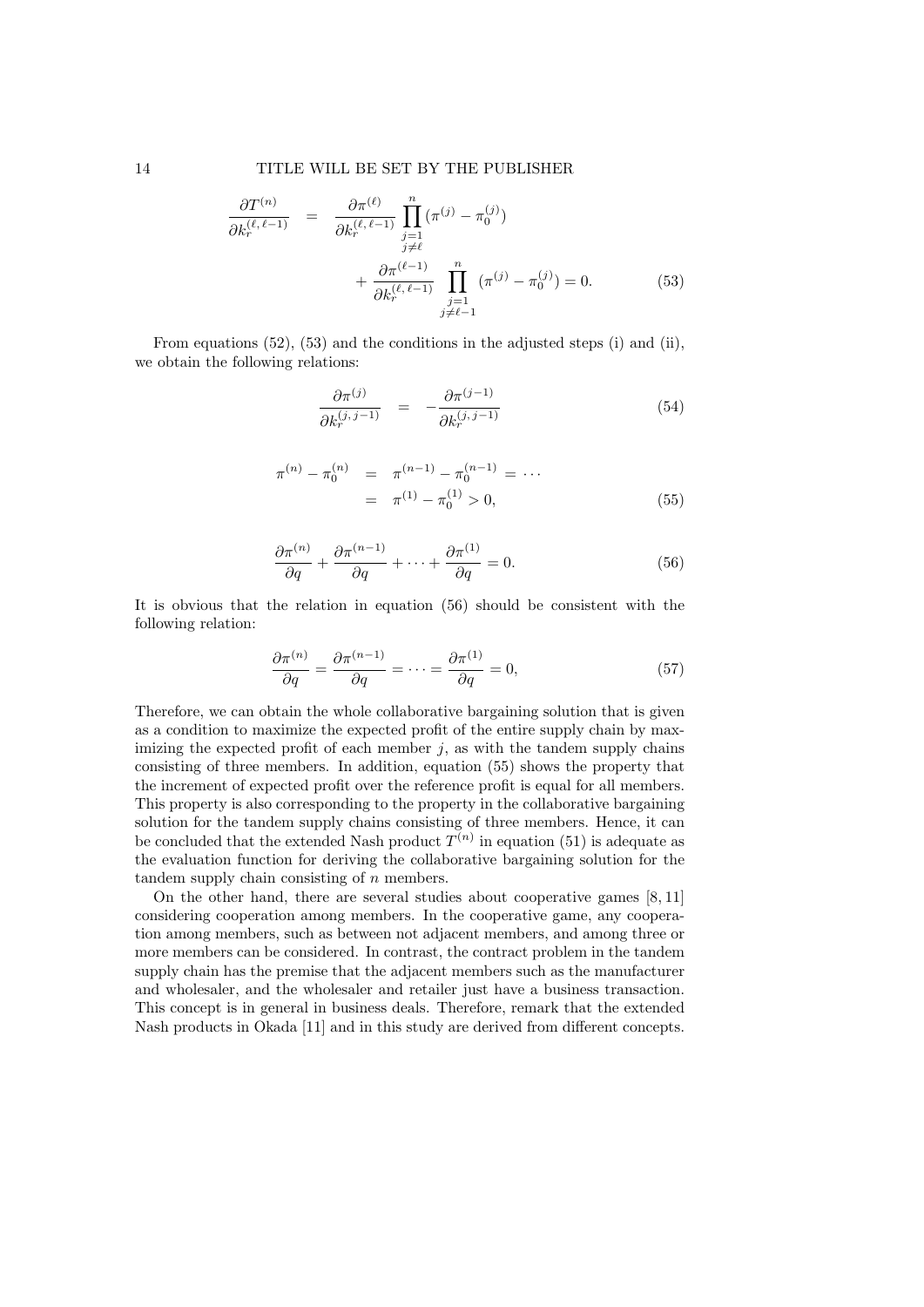#### 6. Conclusions

In this study, as the extension of the existing problem of deriving the collaborative bargaining solution between the supplier and the retailer, we have addressed the problem of the collaborative bargaining solution in the tandem supply chain consisting of the supplier, wholesalers, and retailer. We have first considered the collaborative negotiation procedure for concluding the contract in the tandem supply chain consisting of the manufacturer, wholesaler, and retailer. The negotiation problem in the tandem supply chain consisting of the manufacturer, wholesaler, and retailer has been built up by combining two contracts between the manufacturer and wholesaler and between the wholesaler and retailer. Then, individual contracts between two members in the tandem supply chain have been solved with the condition in the remaining contract as boundary conditions. Further, by connecting the provisional solutions of two contracts, the whole bargaining solution in the tandem supply chain has been successfully derived. Specifically, the whole bargaining solution in the tandem supply chain consisting of the manufacturer, wholesaler, and retailer has been presented by five explicit functions for each decision variables. Based on the whole collaborative bargaining solution in the tandem supply chain consisting of three members, logistic operation managers in the tandem supply chain can decide the adequate wholesale prices and repurchase prices. Note that the above result in this study benefits as an expansion of the results of previous studies [18, 21].

In addition, we could check up on a negotiation for deriving the whole bargaining solution in the tandem supply chain through the simultaneous negotiation on a round-table by the manufacturer, wholesaler, and retailer. In such a consideration, we have presented the extended Nash product for obtaining the whole collaborative bargaining solution through the simultaneous negotiation on a round-table. The bargaining problem among three members on a round table has been formulated as the extended Nash bargaining problem. Based on this extended Nash bargaining problem, the whole collaborative bargaining solution on a round-table in the tandem supply chain consisting of three members has been derived. As a result, we have seen that the result by combining the two contracts between the supplier and wholesaler and between the wholesaler and retailer is correspondent to the result by bargaining among three members on a round table.

Furthermore, utilizing this implication, we have considered the collaborative negotiation procedure for concluding the contract in the tandem supply chain consisting of the manufacturer, several wholesalers, and retailer. As a consequence, we have confirmed that a series of agreements between adjacent members have been equivalent to the agreement in the negotiation of whole members. Remark again that the whole collaborative bargaining solution in the tandem supply chain consisting of three or more members can help logistic operation managers to decide the adequate wholesale prices and repurchase prices.

The results of this study can be also applied to negotiation problems in the tandem supply chain composed of four or more members. The expansion of the model into such a situation has been considered. As the result, we have shown the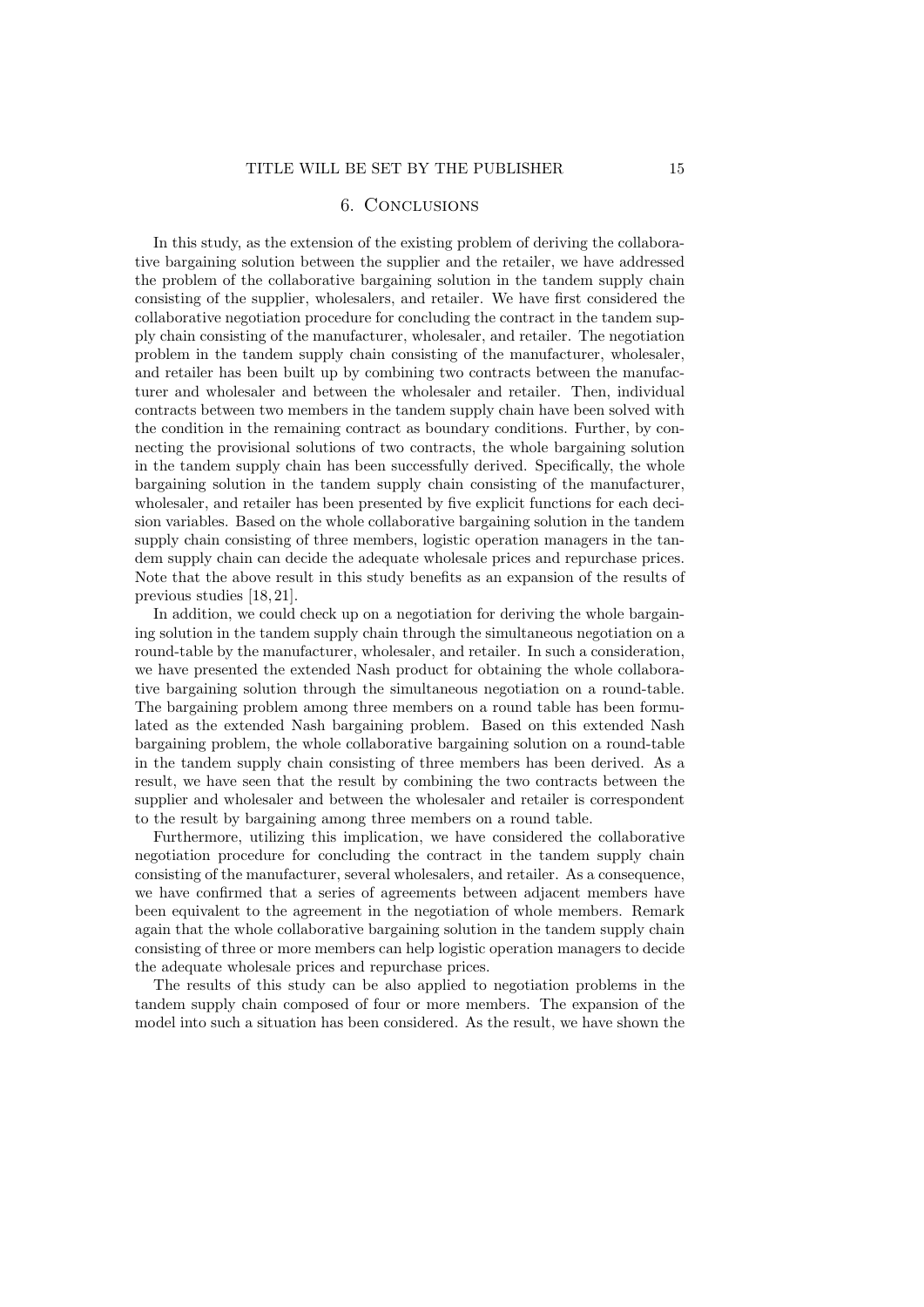whole collaborative bargaining solution in the tandem supply chain consisting of *n* members.

By the way, Ernez-Gahbiche et al. [4] have investigated a supply chain consisting of two suppliers and a customer. Their research examines a decentralized system in which each member optimizes only their own profits without considering the profit of the entire system. The member's policy in Ernez-Gahbiche et al. [4] is different from the member's policy in our study. However, the cooperative contract problem in the supply chain consisting of two suppliers and a customer might be one of interesting subjects. Furthermore, Kato et al. [7] have proposed the concept of new bargaining solution in consideration of the power balance between a manufacturer and a retailer. The influence of power balance in the tandem supply chain consisting of three members is also an interesting problem. We would like to consider also the influence of power balance in the tandem supply chain as one of further issue.

In this study, we have mainly considered about the collaborative bargaining solution of a negotiation problem in the tandem supply chain consisting of the manufacturer, wholesaler and retailer. Further, utilizing the implication obtained by solving this problem, we have considered about the collaborative bargaining solution of an extended negotiation problem in the tandem supply chain consisting of the manufacturer, several wholesalers and retailer. Furthermore, there are many other subjects for supply chains besides the collaborative bargaining solution of a negotiation problem in the supply chain. Roy et al. [14] have studied a optimal retail pricing problem in a two-echelon supply chain comprising of one manufacturer and two competing retailers with sales price dependent demand and random arrival of customers.

As mentioned above, demands of products are influenced by sales price. On one hand, the demands of products influence carbon emission. Hence, the decision of sales price is also related with corporate social responsibility index. Sara [16,17] has considered a problem about price contest between green and non green producer from the viewpoint of corporate social responsible firms. The problems about optimal retail pricing or green supply chain are also important subjects. We would like to also investigate the collaborative solution of retail pricing under the influence of retail pricing and the bargaining solution between the green supply chain and the non-green supply chain.

Further, Barman et al. [1] and Saha et al. [15] have examined on the role of government through a means of the government subsidy and tax policy for green supply chain management. The role of government through a means of the government subsidy and tax policy for green supply chain management has not been considered in this study. The design and operation of the green supply chain is considered as an important issue at present from the viewpoint of sustainable development goals (SDGs). Hence, we would like to also examine the mathematical formulation and the collaborative solution for the contract problem in the green supply chain as the tandem supply chain. In consequence, the problems mentioned above would be addressed as future subjects.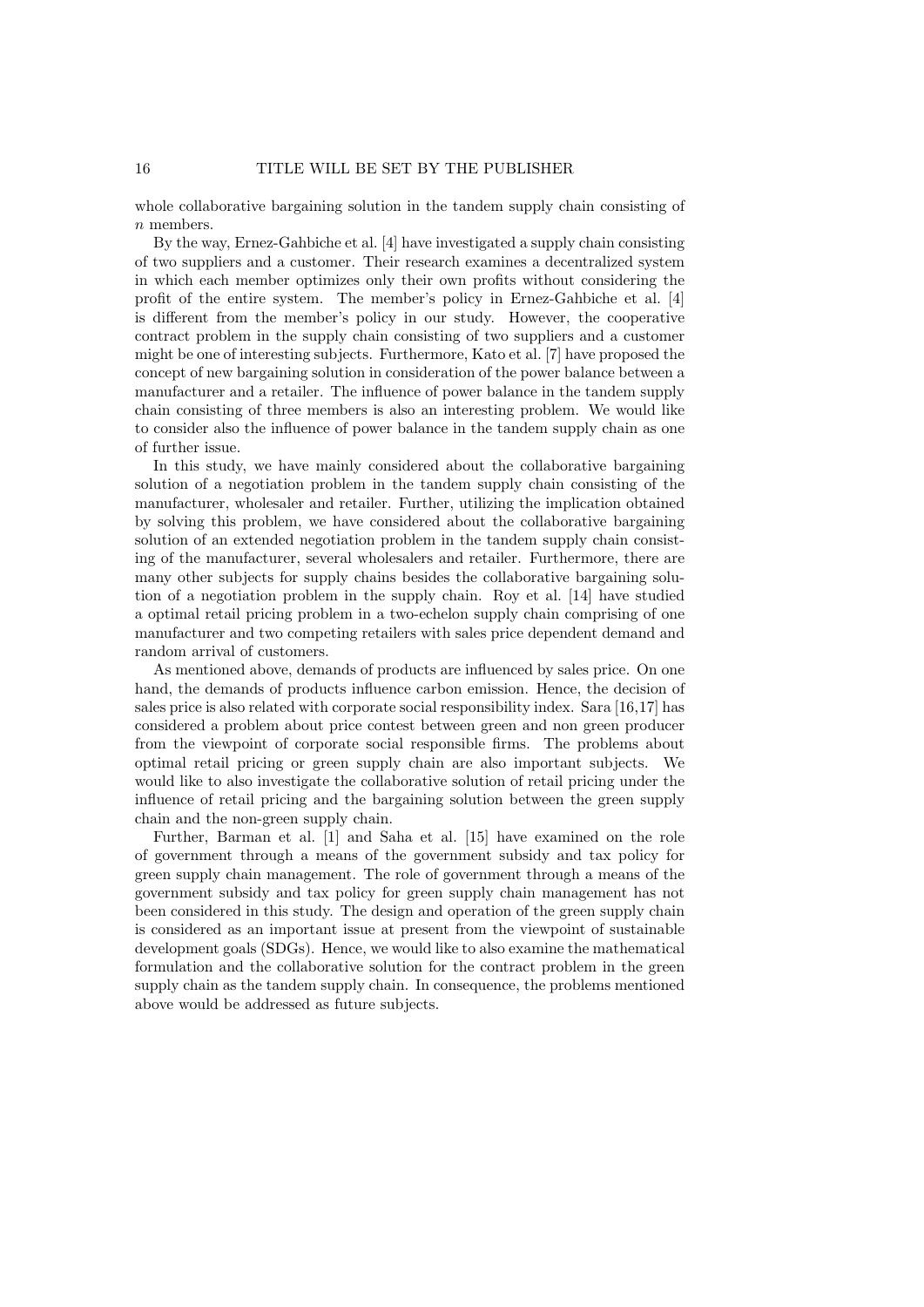#### **REFERENCES**

- [1] A. Barman, R. Das, P. K. De, and S. S. Sana: Optimal pricing and greening strategy in a competitive green supply chain: Impact of government subsidy and tax policy. *Sustainability*, **13**(16) 9178, 20 pages (2021)
- [2] M. Bhattacharyya and S. S. Sana: A Mathematical model on eco-friendly manufacturing system under probabilistic demand. *RAIRO - Operations Research*, **53**(5) 1899–1913 (2019)
- [3] G. P. Cachon: Supply chain coordination with contract. *Handbooks in Operations Research and Management Science*, Elsevier (2003)
- [4] I. Ernez-Gahbiche, K. Hadjyoussef, A. Dogui, and Z. Jemai: Decentralized versus cooperative performance in a Nash game between a customer and two suppliers *Flexible Services and Manufacturing Journal*, **31**(2) 279–307 (2019)
- [5] A. Hafezalkotob and A. Makui: Network design of a decentralized distribution supply chain: Analysis of non-cooperative equilibrium vs. coordination with discount or buyback mechanism. *Scientia Iranica. Transaction E, Industrial Engineering*, **21**(2), 988–1006 (2014)
- [6] M. Johari and S.-M. Hosseini-Motlagh: Coordination contract for a competitive pharmaceutical supply chain considering corporate social responsibility and pricing decisions. *RAIRO - Operations Research*, **54**(5), 1515–1535 (2020)
- [7] W. Kato, I. Arizono, and Y. Takemoto: A proposal of bargaining solution for cooperative contract in a supply chain. *Journal of Intelligent Manufacturing*, **29**(3), 559–567 (2018)
- [8] V. Krishna and R. Serrano: Multilateral bargaining. *Review of Economic Studies*, **63**(1), 61–80 (1996)
- [9] A. M. Ledari, S. H. R. Pasandideh, and M. N. Koupaei: A new newsvendor policy model for dual-sourcing supply chains by considering disruption risk and special order. *Journal of Intelligent Manufacturing*, **29**(1), 237–244 (2018)
- [10] J. F. Jr. Nash: The bargaining problem. *Econometrica*, **18**(2), 155–162 (1950)
- [11] A. Okada: The Nash bargaining solution in general *n*-person cooperative games. *Journal of Economic Theory*, **145**(6), 2356–2379 (2010)
- [12] B. Pal, A. Mandal S. S. Sana: Two-phase deteriorated supply chain model with variable demand and imperfect production process under two-stage credit financing. *RAIRO - Operations Research*, **55**(2) 457–480 (2021)
- [13] K. Rana, S. R. Singh, N. Saxena, and S. S. Sana: Growing items inventory model for carbon emission under the permissible delay in payment with partially backlogging. *Green Finance*, **3**(2), 153–174 (2021)
- [14] A. Roy, S. S. Sana, and K. Chaudhuri: Optimal pricing of competing retailers under uncertain demand-a two layer supply chain model. *Annals of Operations Research*, **260**(1-2), 481–500 (2018)
- [15] S. Saha, I. Nielsen, and S. S. Sana: Effect of optimal subsidy rate and strategic behaviour of supply chain members under competition on green product retailing. *Mathematical Problems in Engineering*, **2021** Article ID 6661103, 23 pages (2021)
- [16] S. S. Sana: Price competition between green and non green products under corporate social responsible firm. *Journal of Retailing and Consumer Services*, **55**, Article 102118 (2020)
- [17] S. S. Sana: A structural mathematical model on two echelon supply chain system. *Annals of Operations Research*, Published online:03 January, 29 pages (2021)
- [18] Y. Takemoto and I. Arizono: Collaborative sale contract in publishing supply chain. *Innovation and Supply Chain Management*, **7**(2), 52–57 (2013)
- [19] A. A. Taleizadeh, H. R. Zarei, and S. S. Sana: Optimal control of an inventory system under whole sale price changes. *RAIRO - Operations Research*, **55**(2) S289–S305 (2021)
- [20] A. A. Taleizadeh, S. T. A. Niaki, and N. Alizadeh-Basban: Cost-sharing contract in a closedloop supply chain considering carbon abatement, quality improvement effort, and pricing strategy. *RAIRO - Operations Research*, **55**, S2181–S2219 (2021)